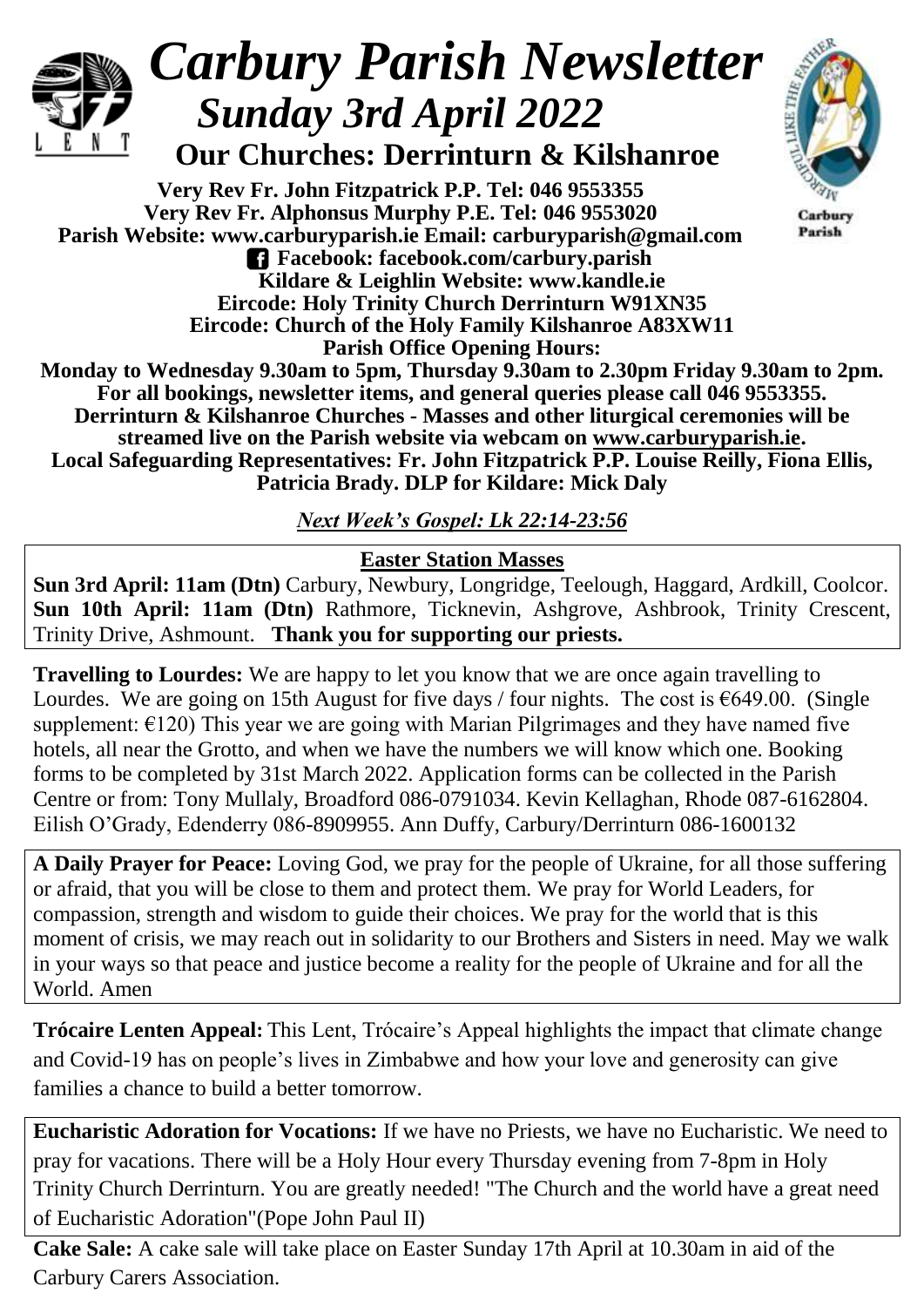| 2022                          | <b>Derrinturn Church</b>                            | <b>Kilshanroe Church</b>         |
|-------------------------------|-----------------------------------------------------|----------------------------------|
| $\overline{Sat~2^{nd}}$ April |                                                     | <b>7.30pm</b> Mary Milmoe, $1st$ |
| St Francis of Paola           |                                                     | Anniversary. Mass for the        |
|                               |                                                     | Living on the Mass Card List.    |
| Sun 3 <sup>rd</sup> April     | <b>11am</b> Abbie Watson, $2^{nd}$ Anniversary.     |                                  |
| Fifth Sunday of Lent          | Kieran Skelly, 6 <sup>th</sup> Anniversary. Patrick |                                  |
|                               | Garrigan $22^{nd}$ Anniversary. John &              |                                  |
|                               | Teresa Daniels, Ballyshannon,                       |                                  |
|                               | Remembrance Mass.                                   |                                  |
| Mon 4 <sup>th</sup> April     | Adoration until 12 Midnight                         |                                  |
| St Isidore                    | <b>9.30am</b> Mass for the Carers of the            |                                  |
|                               | Parish.                                             |                                  |
| Tues 5 <sup>th</sup> April    | 9.30am No Mass.                                     |                                  |
| <b>St Vincent Ferrer</b>      |                                                     |                                  |
| Wed 6 <sup>th</sup> April     |                                                     | <b>9.00am</b> Mass for the Holy  |
| <b>St Paul Tinh</b>           |                                                     | Souls.                           |
| Thurs 7 <sup>th</sup> April   | 9.30am Eamon O'Neill, 4 <sup>th</sup> Anniversary,  |                                  |
| St John Baptist de la         | also Canon John O'Donovan,                          |                                  |
| Salle                         | Anniversary.                                        |                                  |
| Fri 8 <sup>th</sup> April     | 9.30am Mass for the Deceased on the                 |                                  |
| <b>St Dionysius</b>           | Mass Card List. Mary, Seamus & Harry                |                                  |
|                               | Bourke, Coonough.                                   |                                  |
| Sat 9 <sup>th</sup> April     |                                                     | 7.30pm Tom Duffy, Cloona,        |
| St Waldetrudis                |                                                     | $7th$ Anniversary, also His      |
|                               |                                                     | Parents Patrick & Ellen. John    |
|                               |                                                     | Crowley, Castleknock,            |
|                               |                                                     | Anniversary. Oliver Brady,       |
|                               |                                                     | Anniversary.                     |
| Sun $10^{th}$ April           | 11am Dick & Kathleen Cully,                         |                                  |
| Palm Sunday of the            | Coonough, also James & Ellen Cully,                 |                                  |
| <b>Lords Passion</b>          | also Michael & Eilish Cully, Coonough.              |                                  |
|                               | James Cummins, Clonkeen,                            |                                  |
|                               | Anniversary. Michael & Mary Connolly,               |                                  |
|                               | late of Ballyhegan, Anniversary.                    |                                  |

*Please remember in your prayers, Bishop James Moriarty, Carlow / Dublin. May He Rest In Peace.* 

**Liberty Homecare:** are urgently looking to hire Home Care Workers, In the Carbury /Edenderry surrounding areas.  $\epsilon$ 13 -  $\epsilon$ 15 an hour, plus bonuses. We have Cars available for anyone with a full driver's license. Are you, Compassionate, Caring & Patient, Professional and reliable, a driver, Want to give time to the older generation? Email us: [info@libertyhomecare.ie](mailto:info@libertyhomecare.ie) Phone: 01 4163717

#### **Pilate Classes will be taking place in the following venues:**

| Monday 7pm – Cadamstown Hall,             | Monday $8.15$ – Online via Zoom  |
|-------------------------------------------|----------------------------------|
| Wednesday 10am – Edenderry Parish Hall,   | Thursday $9.30$ am - Carbury GAA |
| Thursday $7 \text{pm} -$ Online via Zoom, | Thursday $8pm - Clocha$ Rince NS |
| Friday 4pm – Kids Class, Cadamstown Hall, | Saturday 10am – Cadamstown Hall. |

**Pro-Life:** are looking for volunteers to help out at their Annual Church Gate Collection that will be taking place on the 4th & 5th June, please contact 086-8246507 for more information.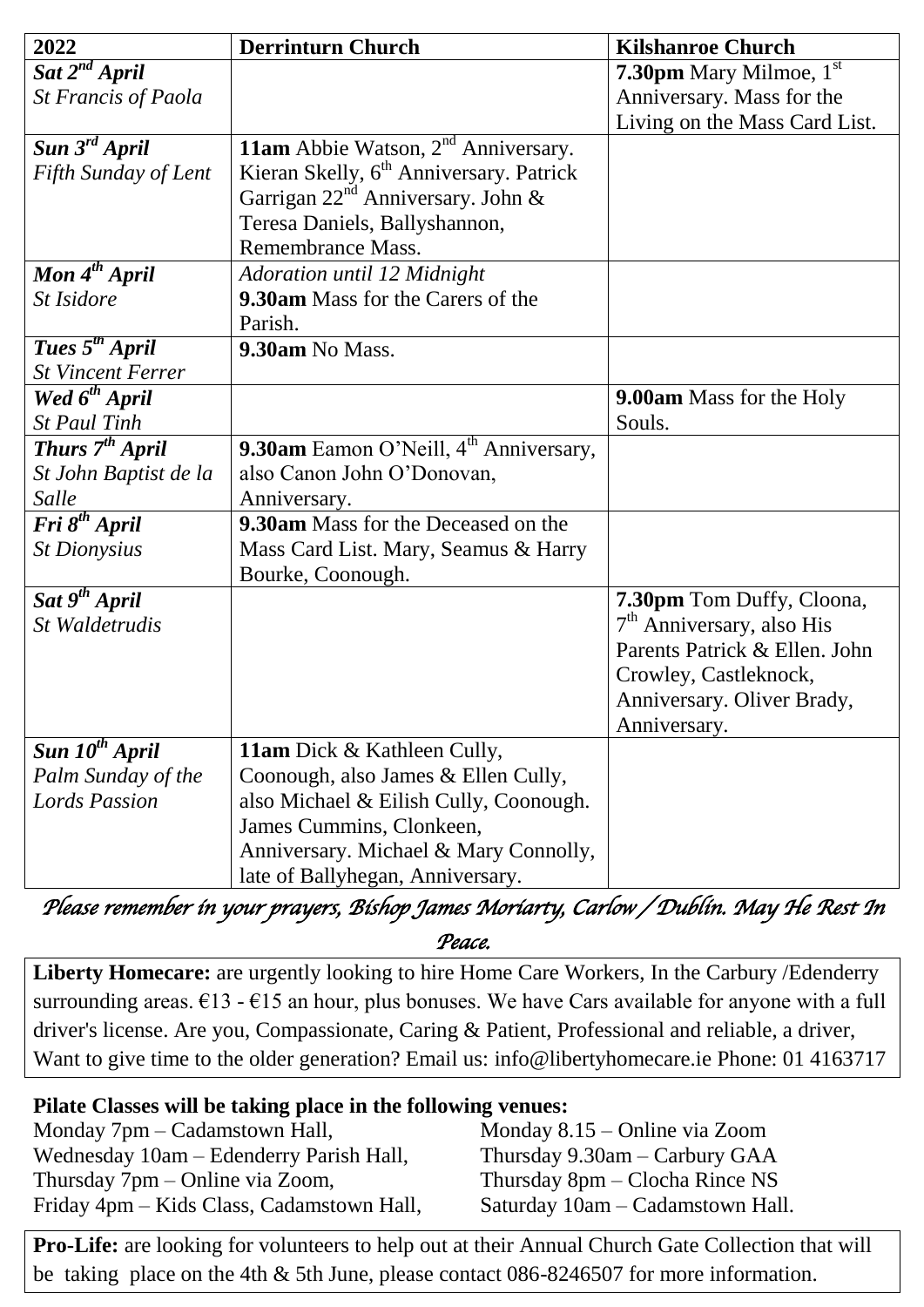| Kilshanroe Eucharistic Ministers & Readers for Saturday 9th of April |                      |                                |  |
|----------------------------------------------------------------------|----------------------|--------------------------------|--|
| <b>Mass Time</b>                                                     | <b>Readers</b>       | <b>Eucharistic Ministers</b>   |  |
| Saturday 7.30pm                                                      | <b>Martin Mooney</b> | Mary Duffy Regan & Andy Gannon |  |

| Derrinturn Eucharistic Ministers & Readers for Sunday the 10th of April |                 |                                |  |
|-------------------------------------------------------------------------|-----------------|--------------------------------|--|
| <b>Mass Time</b>                                                        | <b>Readers</b>  | <b>Eucharistic Ministers</b>   |  |
| Sunday 11am                                                             | Teresa Corrigan | Rose Connolly & Samantha Feely |  |
|                                                                         |                 | Lenehan                        |  |

*Easter Mass Bouquets:* are available in the usual outlets and from the Parish Office. The Parish opening hours are 9.30am to 5pm Monday to Wednesday, 9.30am to 2.30pm Thursday, 9.30am to 2pm Friday.

*Carbury GAA Lotto* took place on Monday the 28th of March, the Lotto numbers drawn were, 7, 9, 10, 16, and the bonus ball was 28. There was 5 winners of the match 3, who each won  $\epsilon$ 20. Next week's draw takes place Monday the 4th of April. Next week's Jackpot is  $\epsilon$ 6,600.

**Meditations on the Easter Triduum with Fra Angelico:** "When I am Lifted up from the Earth" The Priory Institute is delighted to offer a Free of Charge online retreat from Holy Thursday to Easter Sunday. Visit our website [prioryinstitute.com](https://prioryinstitute-dot-yamm-track.appspot.com/1EpNyH_mFQ1w9V8ay477sij7o0wr9ko2UAHS2UCF-QBDcIIjbfwG6jHZiSwXvjaCKf1XkXItoKSFmecyOGeQkQJcacL4xLkP4wA2P_Fbbs-eKhwMDmbD_8VT9O00zn9KZs-Ye1y4) or click on this link *[https://bit.ly/3DWrTkx](https://prioryinstitute-dot-yamm-track.appspot.com/1zZT2konMT7RtLc4zgtMvoBAplj8xSUnKovQuRYfl7aLeIIjbfwHbwUY2k-eywdH7RCb2bRsqCP9EQ6GwByHGZBToqGPs2JHSXhI1jEJiDspmC5w5e8F0PIlVhls44uuMpq-gBrctA8YXmQBRdmHZDbjW9_1QBUjQiYd8UCAmLsgpczSh_qFs3yCn8D7O)* to register/find out more.

**Chrism Mass:** Bishop Denis will celebrate the Chrism Mass in the Cathedral of the Assumption, Carlow, on Monday, April 11 at 7:30 pm. During this Mass, the oils for use in the celebration of sacraments in the coming year will be blessed and consecrated, and the priests of the diocese will renew their priestly promises. People are welcome to come to the Cathedral for this Diocesan celebration.

**Who Cares?** Is a new information booklet that aims to support and empower carers of people with cognitive impairment/dementia in Laois/Offaly on their caring journey and help them access relevant supports and services that they may require locally and nationally at various times along the route. It also has information that would be of relevance to all carers. This information booklet will be available through both the Alzheimer's Society, (087) 3210642, Family Carers Ireland (057) 932 2920 as well as in local libraries and on the HSE both Laois and Offaly County Council websites for those who were unable to secure copies.

#### **A Prayer from the Trócaire Parish Lenten Resources 2022:**

Praise Be to You, Creator of All Things. Come to us, dear Lord, plant the seeds of compassion in our hearts, and grant our leaders wisdom to make the changes we need to see, so that your earth and your people can thrive as you planned. Reach out your loving arms to all your brothers and sisters, and renew our love for you, our planet, and all living creatures. Grant us peace in our hearts, as we remain hopeful for change. Guide us with presence as we continue to commit ourselves to work for climate justice. (Janet Twomey, Trócaire)

#### **Dates for your Diary:**

- Chrism Mass, Monday 11th April 7.30pm, Cathedral of the Assumption Carlow.
- Diocesan Pilgrimage to Knock Shrine, Sunday 5th June more details later.

**Medjugorje Group Pilgrimage 2022: 7 Night Pilgrimage Package cost €765** Departing from Dublin 5.00pm arrive Mostar June 8th 2022 @ 11pm. Returning from Split 2.00pm arrive Dublin June 15th 2022 @ 4pm. 7 Night Group Pilgrimage with Michael Nerney, Accompanied by Fr. Sean Hyland as Spiritual Director. Contact: Michael Nerney 086-8157305